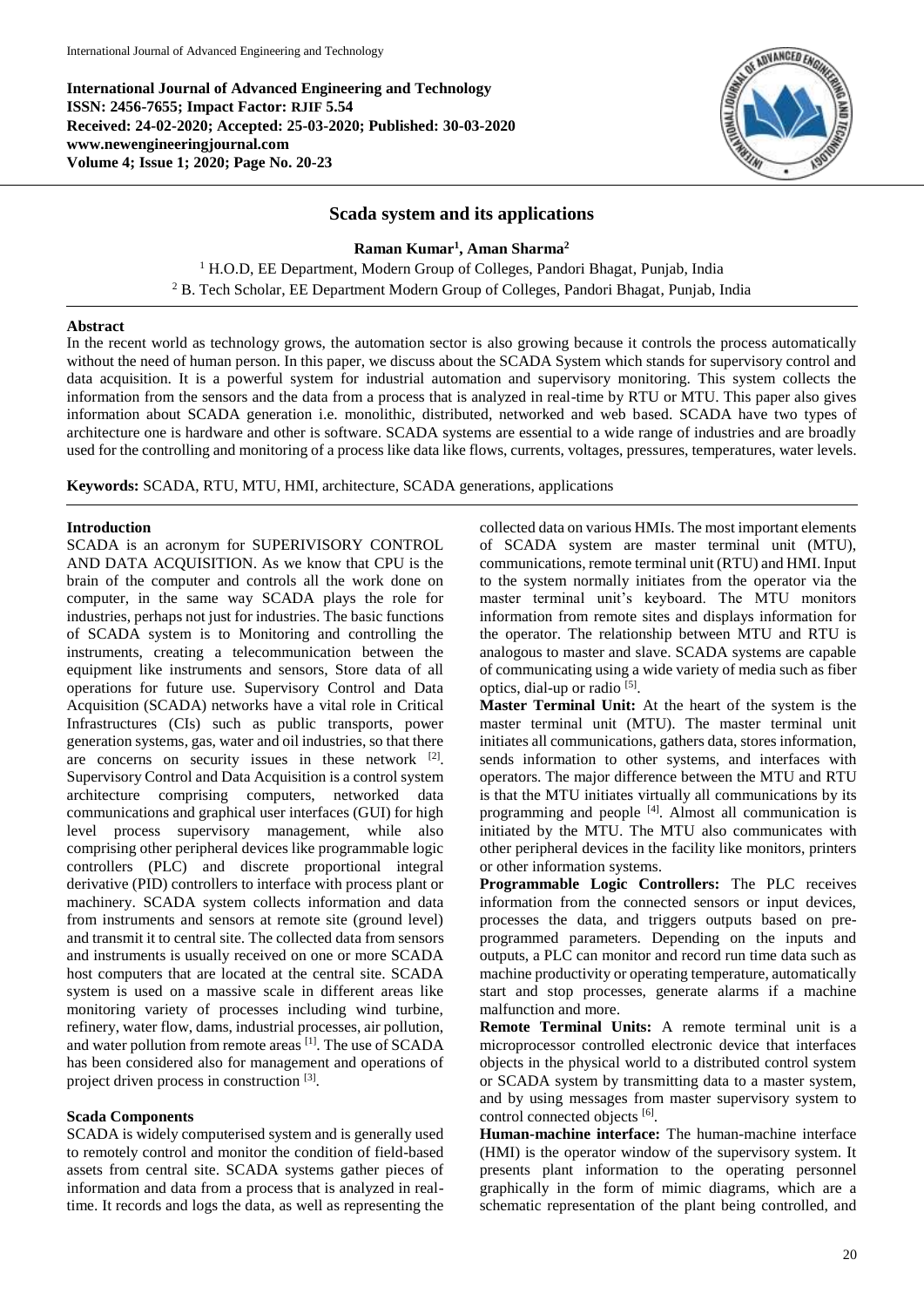alarm and event logging pages. The HMI is linked to the SCADA supervisory computer to provide live data to drive the mimic diagrams, alarm displays and trending graphs.

#### **Architecture of Scada System**

The hardware SCADA architecture uses the programmable logic controllers (PLCs) and remote terminal units (RTUs). The software SCADA architecture includes Human Machine Interface (HMI), a central database (Historian) and other user software <sup>[7]</sup>. PLCs and RTUs are microcomputers that communicate with an array of objects such as factory machines, HMIs, sensors, and end devices, and then route the information from those objects to computers with SCADA software. The SCADA software processes, distributes, and displays the data, helping operators and other employees analyse the data and make important decisions. The SCADA system's ability to notify the operator of an issue helps him to resolve it and prevent further loss of product. Most control actions are performed by RTUs or PLCs. The RTUs consist of programmable logic converter which can be set to specific requirement.

**Hardware Architecture:** SCADA hardware system can be classified into two main parts Clint layer and Data server layer. The Clint layer is the one which caters for the man and machine interaction. The data server layer is the one which handles most of the process data activities. The PLCs are connected to the data servers either directly or via networks or buses. The SCADA system utilizes a WAN and LAN networks, which consists of internet protocols used for communication between the master station and devices. The physical equipment's like sensors connected to the PLCs or RTUs. The RTUs convert the sensor signals to digital data and sends digital data to master. According to the master feedback received by the RTU, it applies the electrical signal to relays. Most of the monitoring and control operations are performed by RTUs or PLCs.

**Software Architecture:** Most of the servers are used for multitasking and real time database. The servers are responsible for data gathering and handling. The SCADA system consists of a software program to provide trending, diagnostic data, and manage information such as scheduled maintenance procedure, logistic information, detailed schematics for a particular sensor or machine and expert system troubleshooting guides. This means the operator can see a schematic representation of the plant being controlled.

## **Types of Scada Systems**

There are different types of SCADA systems that can be considered as SCADA architectures of four different generations:

**Monolithic or Early SCADA Systems:** In the Early SCADA system, the computing was done by large minicomputers. The Common network services did not exist at the time SCADA was developed. Thus, these SCADA systems were independent systems with no connectivity to other systems. The communication protocols used were strictly proprietary at that time. The functions of the monolithic SCADA systems in the early first generation were limited to monitoring sensors in the system and flagging any operations in case of surpassing programmed alarm levels. The first-generation SCADA system redundancy was achieved using a back-up mainframe system connected to all the Remote Terminal Unit sites and was used in the event of failure of the primary mainframe system [11]. Some of the first generation SCADA systems were developed as "turn key" operations that can ran on the minicomputers such as the PDP-11 series. In this architecture, RTUs communicate to MTU using Wide Area Networks (WAN) as shown in Figure given below [12].



**Fig 1:** Network architecture of Monolithic or Early SCADA Systems [8]

**Distributed SCADA Systems:** The second generation of the SCADA system is known as Distributed SCADA System because the sharing of control functions is distributed across the multiple systems connected to each other using Local Area Network (LAN) <sup>[8]</sup>. The each station was used to share the real time information between them and command processing for performing control tasks to trip the alarm levels of possible problems, thus reducing the cost as compared to the previous generation of SCADA system. The network protocols are still not standardized in the distributed SCADA system. The network architecture of the distributed SCADA System is shown below in the figure. The security of the



**Fig 2:** Network architecture of Distributed SCADA Systems [8]

SCADA installation was determined by a very few people beyond the developers, as the protocols were proprietary. But generally, the security of the SCADA installation was ignored.

**Networked SCADA Systems:** In the third generation, any complex SCADA system can be reduced to its simplest components form by connected it through communication protocols. In this type of SCADA systems, the network may be geographically distributed and communicate using Wide Area Network (WAN) Systems over data lines or phone. This type of SCADA systems uses Ethernet or Fiber Optic Connections for transmitting data between the nodes frequently. The Programmable Logic Controllers (PLC) is used for monitoring and adjusting the routine flagging operators only in case of major decisions requirement. The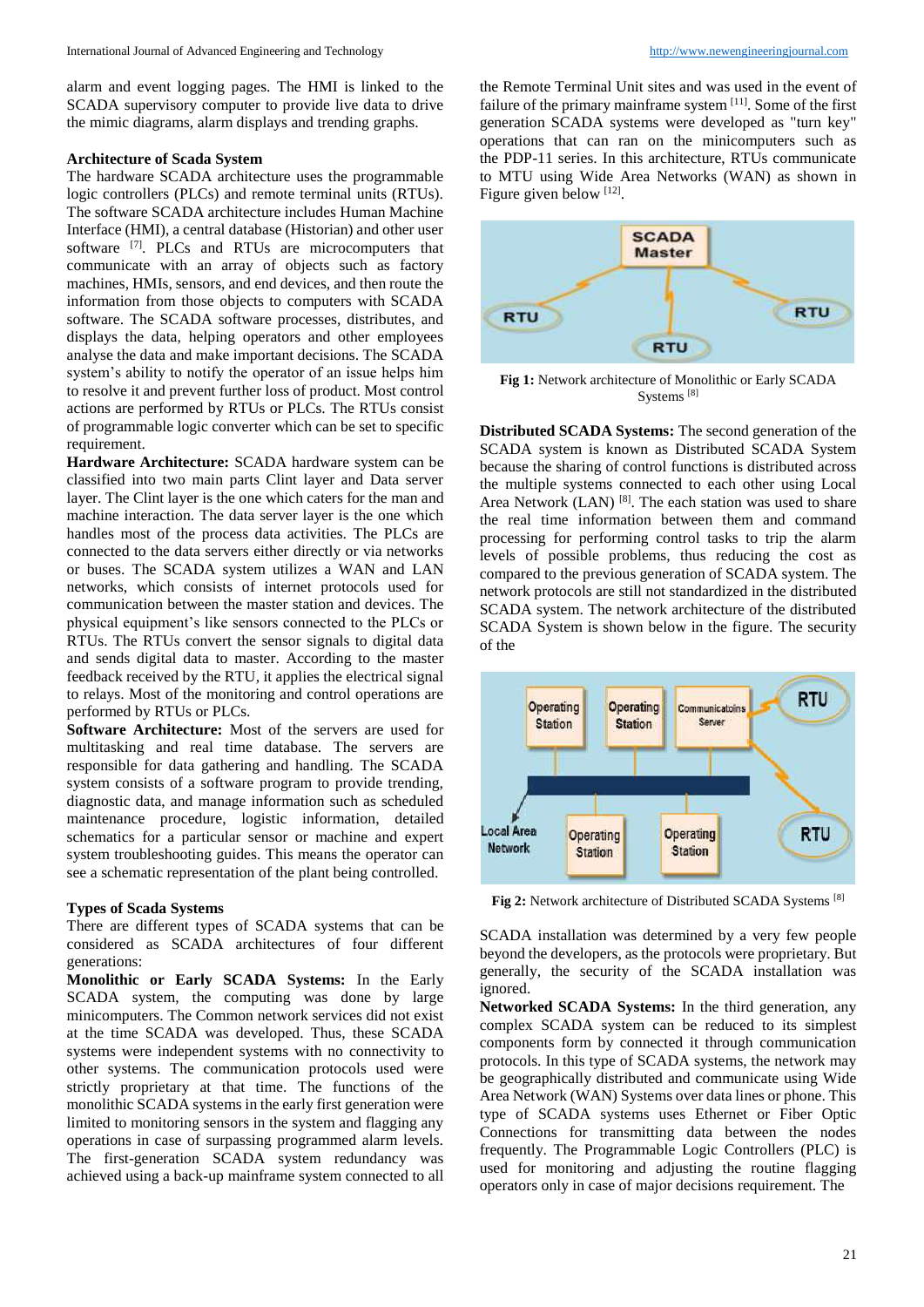architecture of the third generation is shown in the figure below. The several distributed architecture SCADAs were running in parallel along with a single supervisor and historian in the network architecture <sup>[3]</sup>.



**Fig 3:** Network architecture of Networked SCADA Systems [8]

**Internet of Things:** Due to the growth of internet in recent decades led SCADA systems to implement web technologies allowing users to view data, exchange information and control processes from anywhere in the world. In fourth generation, the infrastructure cost and deployment cost of the SCADA systems is reduced by adopting the integration of internet of things technology with the commercially available cloud computing. The maintenance and integration is also very easy for the fourth generation compared to the earlier SCADA systems. It is a network of devices with a significant focus on transfer, control of critical information, getting insights from large data. Therefore, to inculcate IIoT in SCADA, several devices, protocols need to be integrated into the existing system  $[12]$ . The architecture of the fourth generation is shown in figure below. These SCADA systems are able to report state in real time



**Fig 4:** Network architecture of Internet of Things [8]

By using the horizontal scale from the cloud computing facility; thus, more complex control algorithms can be implemented which are practically sufficient to implement on traditional PLCs. Industries 4.0 are an example of the fourth generation SCADA system in which distributed cognitive computing, CPS, IoT, and cloud computing is used for controlling the action [13].

### **Applications**

Both large and small systems can be built using the SCADA concept. These systems can range from just tens to thousands of control loops depending on the application. SCADA systems are used for monitoring a variety of data like flows, currents, voltages, pressures, temperatures, water levels, and etc., in various industries.

**SCADA in Manufacturing Industries [8]:** In manufacturing industries the regular processes like running the production systems to meet the productivity targets, checking the number of units produced and counting the completed stages of operations along with temperatures at various stages of the

manufacturing process, and so on, are taken care by using the SCADA application.

**SCADA used in Waste Water Treatment and Distribution Plants [15]:** Wastewater treatment plants are of different types such as surface-water treatment and a well water treatment system in which many control systems and automation processes are involved in water treatment and distribution systems. SCADA systems are used for controlling the automatic operations of the equipment used like backwashing the filters based on the hours of working or amount of water flow through the filters. In distribution plants the water tank levels, pressure of system, temperature of plant, sedimentation, filtration, chemical treatment and other parameters or processes are controlled using the SCADA applications such as PLCs, PC based workstations which are connected each other using Local Area Network (LAN) such as Ethernet.

**Telecom and IT based systems [9]:** Management of different RF based systems, communication mediums and large communication systems including data logging through